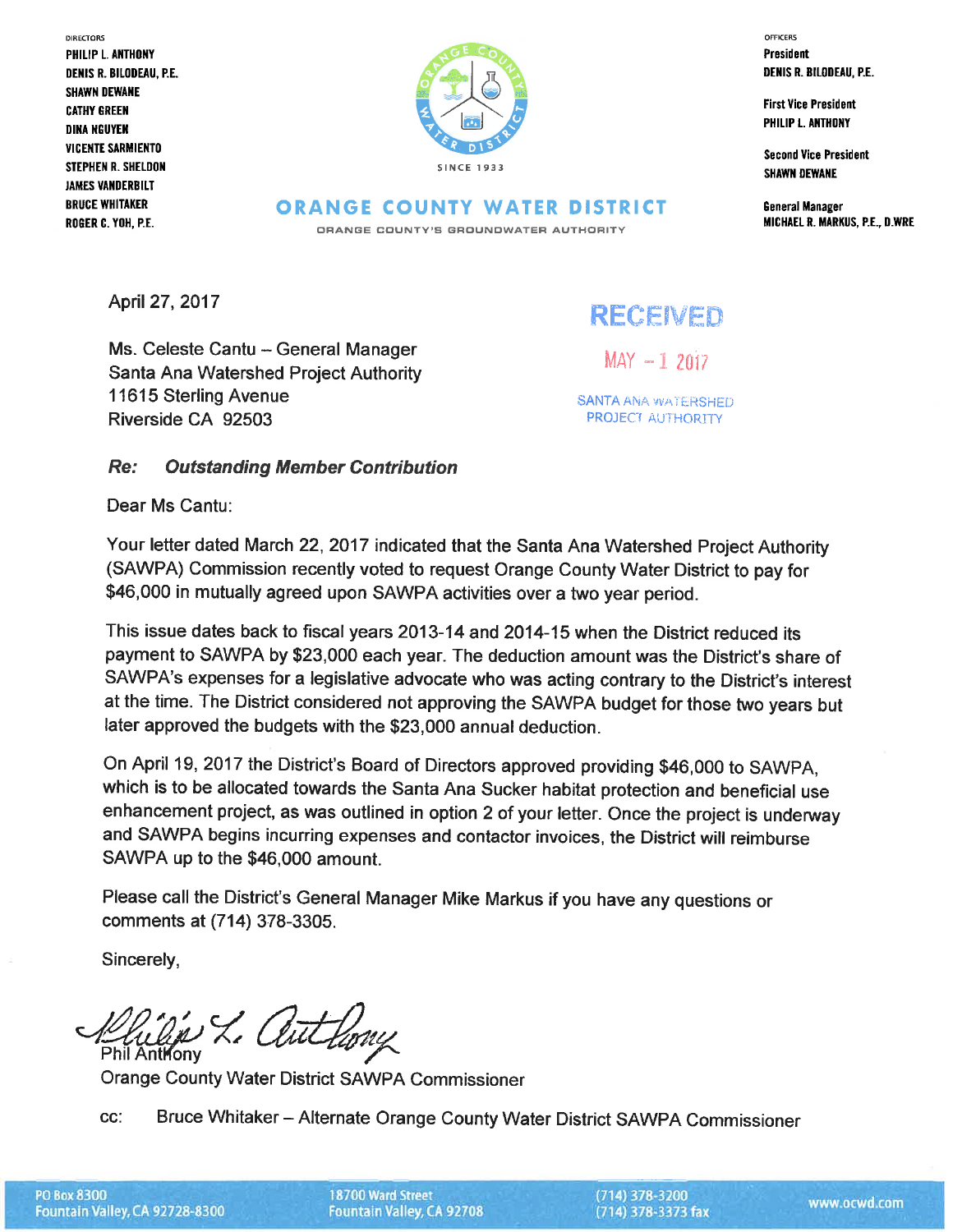



May 1, 2017

Ms. Celeste Cantú General Manager Santa Ana Watershed Project Authority 11615 Sterling Avenue Riverside, CA 92503

## **Subject: May 2, 2017, Regular Commission Meeting Item 6B - SAWPA Joint Powers Agreement**

Dear Ms. Cantú:

We want to express our appreciation to you and Larry McKenney for placing the subject item (Item 6B) on the Commission's May 2, 2017, agenda. The purpose of this letter is to provide comments on the staff report for the item and to make recommendations for completing the essential task of conforming SAWPA's activities to the terms and conditions of its Joint Powers Authority Agreement (JPAA).

The staff report for Item 6B states that staff is going to provide a review of "current and historical administrative practices" and a workshop discussion will be held to "determine what if any problems current SAWPA administrative procedures are causing." To clarify, the concern that both EMWD and OCWD have consistently expressed as recently as our April 5, 2017 letter, is neither an administrative nor procedural one. It is the simple fact that SAWPA is not operating under the contractual requirements of its JPAA.

The JPA agreement is exceedingly clear when it states in Section 18 that: "except for preliminary studies and matters of general administration" all other activities SAWPA undertakes shall be administered as projects, with project agreements and unanimous voting requirements among the participating agencies for budget and operating decisions. Currently, SAWPA does not have project agreements with its member agencies for many critical projects and activities, and is not following proper voting or administrative procedures for these items.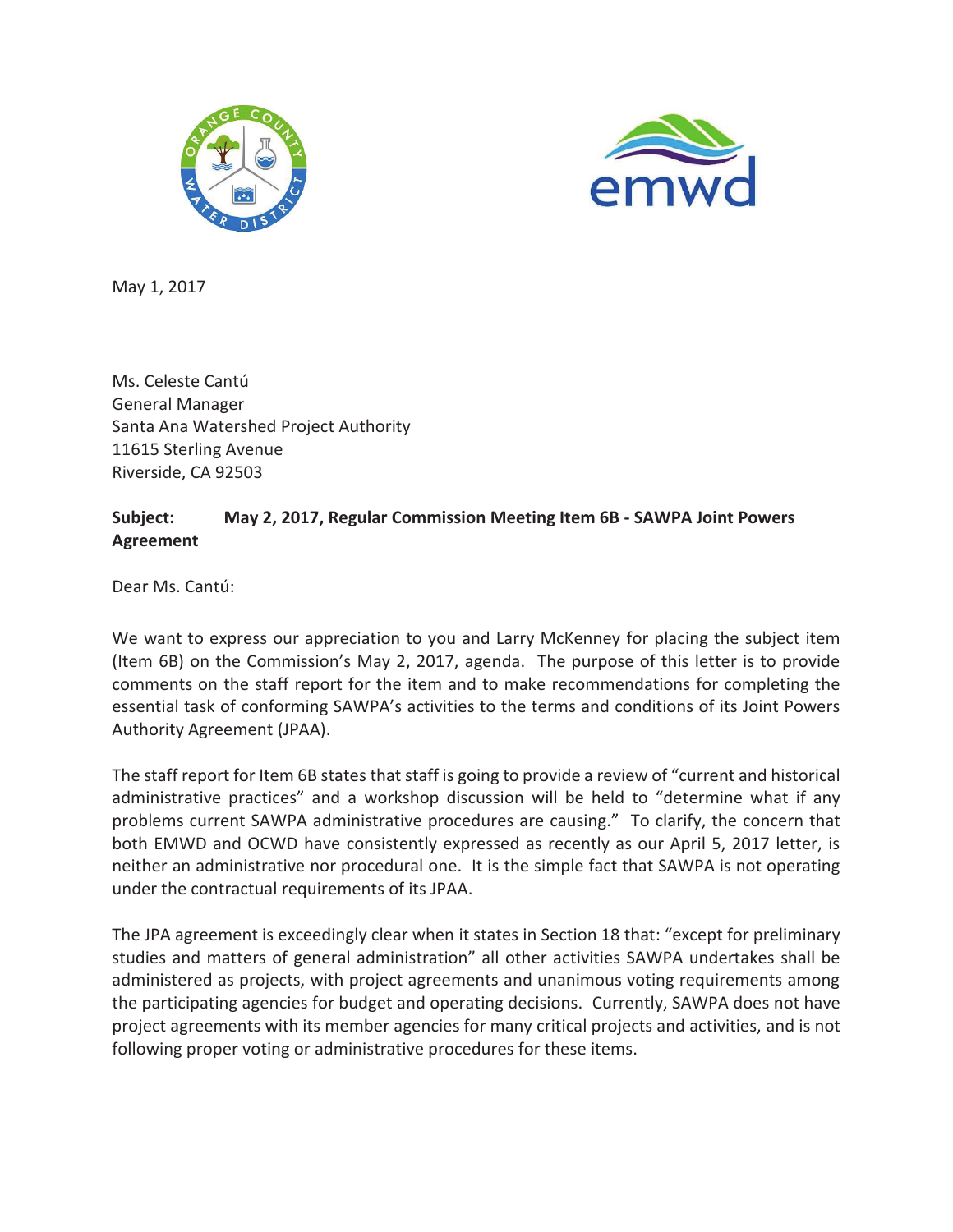Regular Commission Meeting Item 6B- SAWPA Joint Powers Agreement May 1, 2017 Page 2

SAWPA's JPAA is a contract between its member agencies. This contract creates duties and obligations amongst its members such as those articulated, above. Like any contract, a failure to adhere to its terms and requirements exposes SAWPA to the potential for claims of breach. While the staff report suggests the Commission needs to determine if there is a problem, we believe the problems of not complying with the JPAA are clear and obvious.

To use the Commission's time wisely in the upcoming workshop, we suggest that we spend the minimum amount of time on the administrative history and review of past practices, and move more directly into identifying a step-by-step process which the Commission and member agencies can undertake to conform SAWPA's future business operations and governance to the contractual requirements of its JPAA.

In this regard, summarized below for the Commission's consideration are a series of steps that we believe could be successfully undertaken to ensure future conformance with the JPAA. This list of steps and other background information has been provided to Larry McKenney as well as other member agency counsel.

- 1. *Identification of Projects:* The staffs of SAWPA and the member agencies would identify the various activities of which SAWPA is engaged that meet the criteria of not being preliminary studies or matters of general administration, and either directly or indirectly expose the member agencies to costs. This list should be presented to the Commission to clarify what constitutes a "project" for the purposes of the JPAA.
- 2. *Determining Projects Requiring Project Agreements:* Identify what specific activities for which the Commission has formally identified as "projects" and has executed project agreements and where appropriate, established project committees. Identify the remaining activities that meet the criteria of a "project" but have neither a project agreement nor a project committee, and determine if some of those activities (i.e. round tables) can be logically grouped into a single project. Present the recommended new "projects," consistent with the JPAA requirements, to the Commission for review and consideration.
- 3. *Identification of Project Committees and Membership:* Based upon the "projects" identified, determine which agencies are participating in the various activities and projects, and if less than all the member agencies are participating in a "project," identify the need for a project committee consistent with the requirements of the JPAA.
- 4. *Implementation:* Upon the identification of the "projects" and project committees that require formation, prepare all requisite project agreements and seek member agency approval of such agreements and designation of project committee members, where appropriate. Format future Commission meeting agendas to identify and segregate actions for each active "project" and the members voting on an item (the project committee) if the project participants are less than all the member agencies. If there is